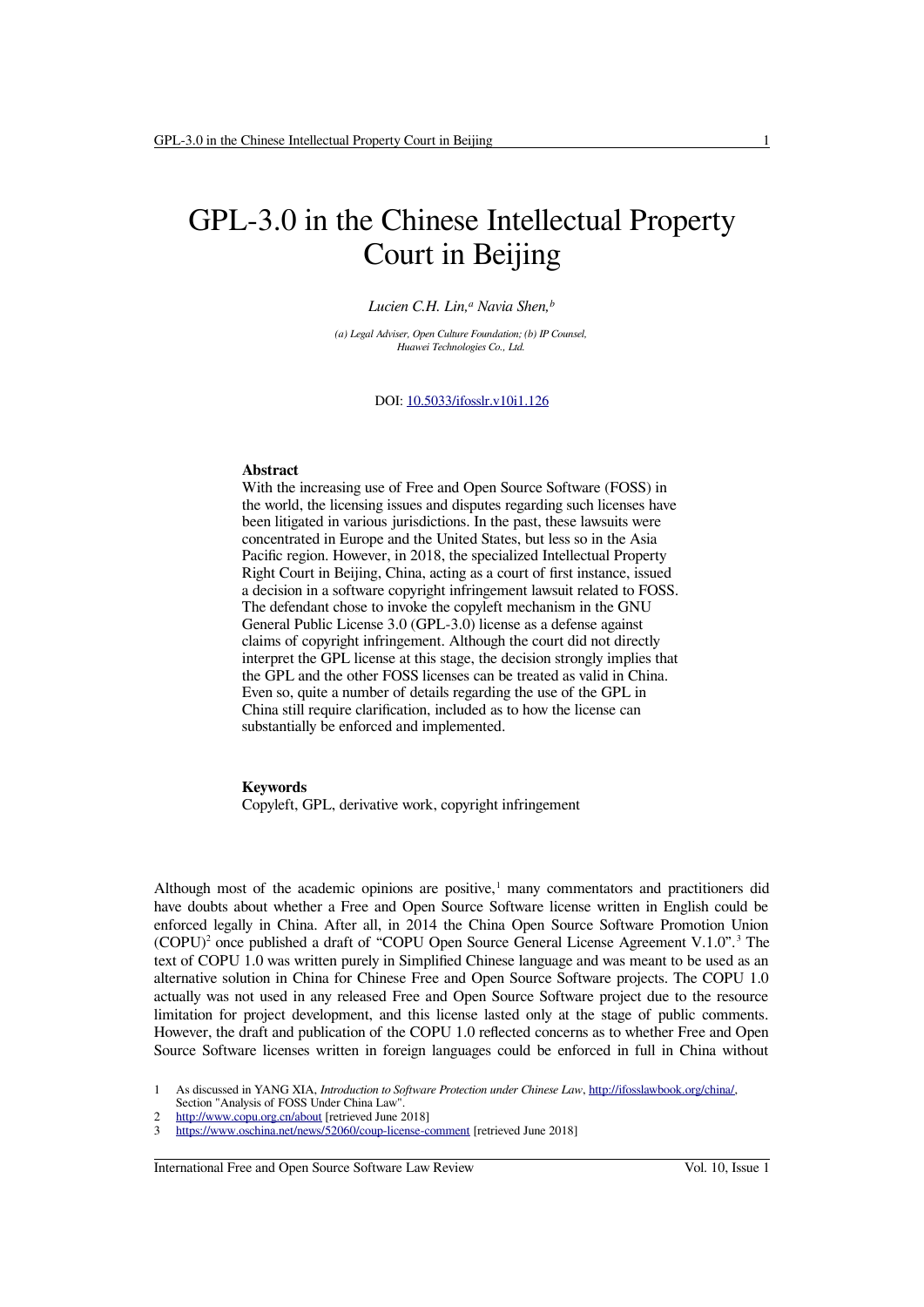obstacles. Back to 1991, it was stipulated in the "China Regulation on Computers Software Protection", article 18, that in the case of a license to exploit software copyright, the license shall be made in formality according to the related laws and regulations of the China government. This requirement for formality has been removed in the revised version of the regulation, however some people still have doubt that whether or not a software license or contract not written in Simplified Chinese language could be fully applied in disputes during trial proceedings. This doubt was one of the reasons that the COPU group, supported by the China government industrial administration departments, tried to to prepare a new FOSS license suite purely written in Simplified Chinese on their promotion activities. This doubt remained, but now it seems to have been answered in the recent case of DCloud vs APICloud.<sup>4</sup> The plaintiff in this lawsuit is Digital Paradise (Beijing) Network Technology Co., Ltd. (DCloud), and the defendants are Pomelo (Beijing) Technology CO., LTD. & Pomelo (Beijing) Mobile Technology CO., LTD. (APICloud). The case, involving civil software infringement litigation, was filed in 2015 and a decision was handed down in April 2018. In this lawsuit, the GNU General Public License version 3 (GPL-3.0), especially the copyleft mechanism in it, was reviewed by the trial judges of the trial bench. The decision of the court affirmed the enforceability of the license.

## **Plaintiff's Claim**

The plaintiff DCloud asserted that in September 2014 the defendant APICloud copied and adapted three independent plug-ins of plaintiff's HBuilder software development kit into the defendant's released APICloud toolset. The registered names of the allegedly infringed plug-ins in order in National Copyright Administration of China were "CIM plug-in", "ACR plug-in", and "HTML code drawing in real time plug-in". The plaintiff alleged it was the copyright owner of the HBuilder software, and that HBuilder was developed and largely released as shareware for limited use at no charge. While some of the modules and plug-ins in the HBuilder project were provided under certain FOSS licenses, including the GPL, these three allegedly infringed plug-ins were independent software works not provided under FOSS license. As such, the allegedly unauthorized copying and distribution of these three plug-ins infringed the right of reproduction, the right of alteration, and the right of information network dissemination protected under Article  $9<sup>5</sup>$  $9<sup>5</sup>$  $9<sup>5</sup>$  of the Copyright Law of the People's Republic of China (2010 Amendment). Based on that, the plaintiff sued for the judgment of the court, demanding that the defendants publish an apology statement on its website www.apicloud.com and also on the other appointed information platforms for one month. Other than that, plaintiff also demanded RMB 3.5 million as compensation for copyright infringement, economic losses and legal costs.

## **Defendants' Defense**

The defense of Pomelo (Beijing) Technology CO., LTD. & Pomelo (Beijing) Mobile Technology CO., LTD. (APICloud), as the defendants, was that part of the modules and plug-ins in the HBuilder project released by the plaintiff were derived from previously existing GPL-3.0-licensed components, such as "Aptana"<sup>[6](#page-1-2)</sup> originally developed by Appcelerator, INC. under GPL-3.0 as a module in the Eclipse framework. Therefore, HBuilder project should be considered open source software made available under the GPL-3.0 license, and anyone has the right to use the code and create derivative works based on it under the terms of the GPL 3.0 license. Under this understanding of GPL-3.0, defendants asserted that plaintiff's consent was not required to use parts of the source codes from the HBuilder project for the APICloud project, and this kind of usages of software licensed under GPL-

<span id="page-1-1"></span>5<http://www.lawinfochina.com/Display.aspx?lib=law&Cgid=127326#menu1>

<span id="page-1-0"></span><sup>4</sup> (2015) 京知民初字第 631号 / (2015) Jingzhi MinchuZi No. 631 of 22/03/2010 <http://www.bjcourt.gov.cn/cpws/paperView.htm?id=100734294859&n=1>[retrieved Jan. 2019]

<span id="page-1-2"></span><sup>6</sup> <https://github.com/aptana/studio3>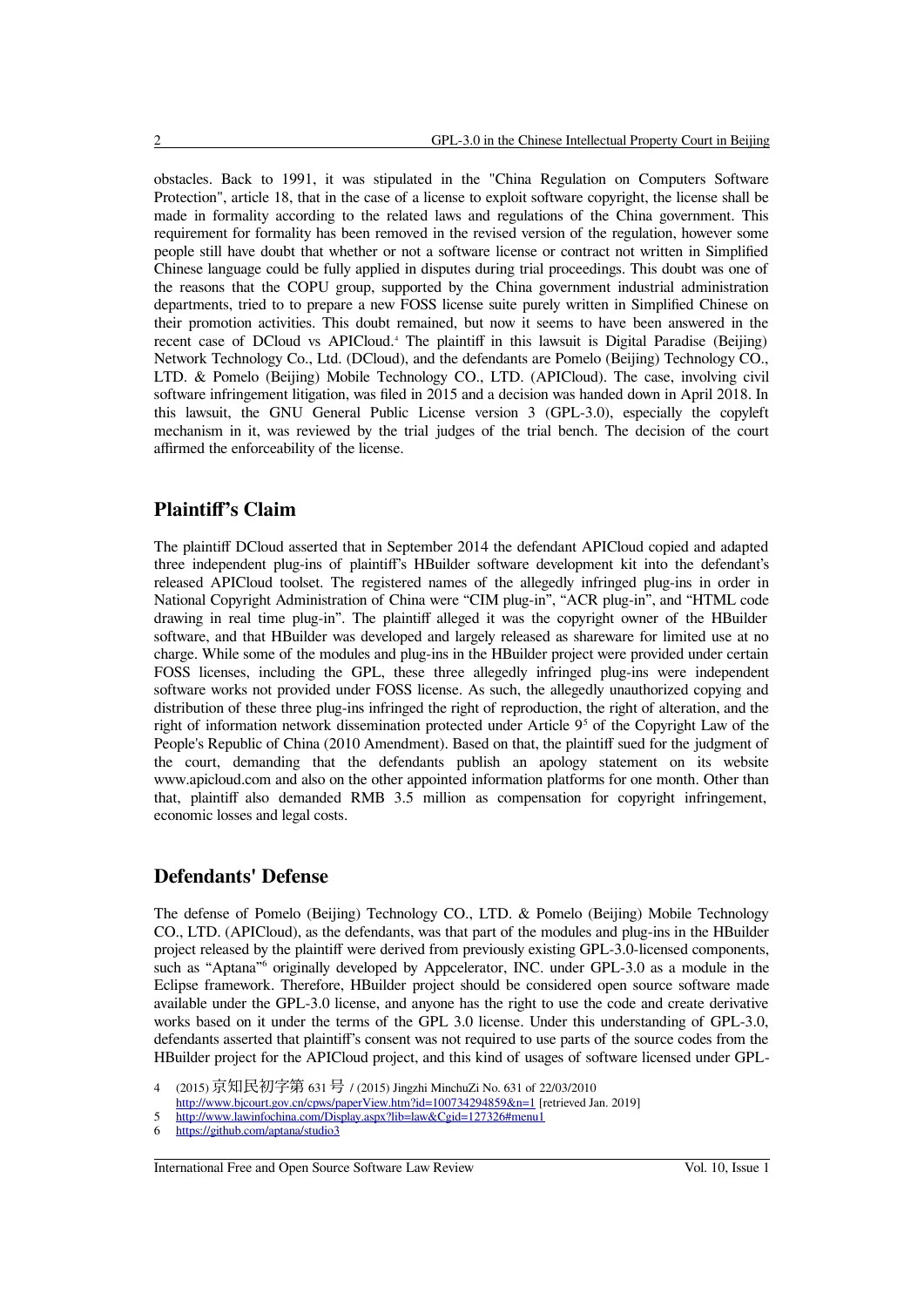3.0 should not constitute infringement of copyright. In addition, even if the disputed activities constituted infringement, the compensation requests have no facts or legal basis: APICloud project and DCloud project are both provided for free, the three disputed plug-ins are not core software of plaintiff, only minor parts of DCloud project are used, and defendants exhibited no subjective malice. Moreover, defendants asserted that there was no legal basis to demand publication of an apology statement. On account of the reasons above, the defendants requested that the court dismiss the plaintiff's claim.

#### **Court Forensics and Judgement**

The facts and legal judgements of the court in this case focus on copyright substantial similarity and forensics determining the relationship between the software. The identification task was entrusted to the Judicial Authentication Institute for IP Rights of CSIP.<sup>[7](#page-2-0)</sup> Based on its analysis, the Authentication Institute reported:

> *On the first phase of the identification work required by the claimant, between the source codes of HBuilder and APICloud on plug-ins with the same or similar functions, for the CIM plug-in, there are 29 of the 30 source code files in the APICloud project being identified as substantially similar to the HBuilder project. For the ACR plug-in, 18 of the 23, and for the HTML code drawing in real time plug-in, 44 of the 56.*

> *Then on the second phase of the identification required by the defendants, the source code files found similar between HBuilder and APICloud, once more were verified with the third party's and Free and Open Source Software components prior to the release date of HBuilder provided by the defendants, for the CIM plug-in, there is none of the 29 source code files being identified as substantially similar to the previous Free and Open Source Software components. For the ACR plug-in, 13 of the 18, and for the HTML code drawing in real time plug-in, 2 of the 44.*

In accordance with the reports of the forensics above, given that 13 of the 18 between the ACR plugin and the Free and Open Source Software components are similar, one might argue the GPL derivative issue for the ACR plug-in can be studied further, however, the judges of the trial bench ruled in the written judgment that "Of the aforementioned source code of similarity, only a small part of the source code is the same as the third-party or Open Source Software provided by the defendants." Hence, the conclusion by the court (discussed further below) is that the three plug-ins in dispute are independent copyrighted works of plaintiff, not derivative works of GPL-licensed software, the court of trial held that defendant infringed plaintiff's right of reproduction, the right of alteration, and the right of information network dissemination protected by the Copyright Law of the People's Republic of China. Therefore, the court ruled that the copyright infringement shall be compensated in the amount of RMB 1.25 million in economic losses and RMB 39,480 in lawsuit costs.

# **The Crucial Point**

The crucial point of this lawsuit is that the defendants have proposed the copyleft mechanism in the GPL-3.0 as their primary defense method by claiming that the HBuilder project as a whole should be made publicly available under the GPL-3.0 license, and also alleged that their modification from the HBuilder project to the APICloud project are lawful acts permitted by the GPL-3.0 license. As for the GPL-3.0, the court of trial did not, in principle, deny the validity of it as a license agreement

International Free and Open Source Software Law Review Vol. 10, Issue 1

<span id="page-2-0"></span><sup>7</sup> Judicial Authentication Institute for Intellectual Property Rights at China National Software and Integrated Circuit Promotion Center (CSIP) of Ministry of Industry and Information Technology, at:<http://www.csipsfjd.org.cn/>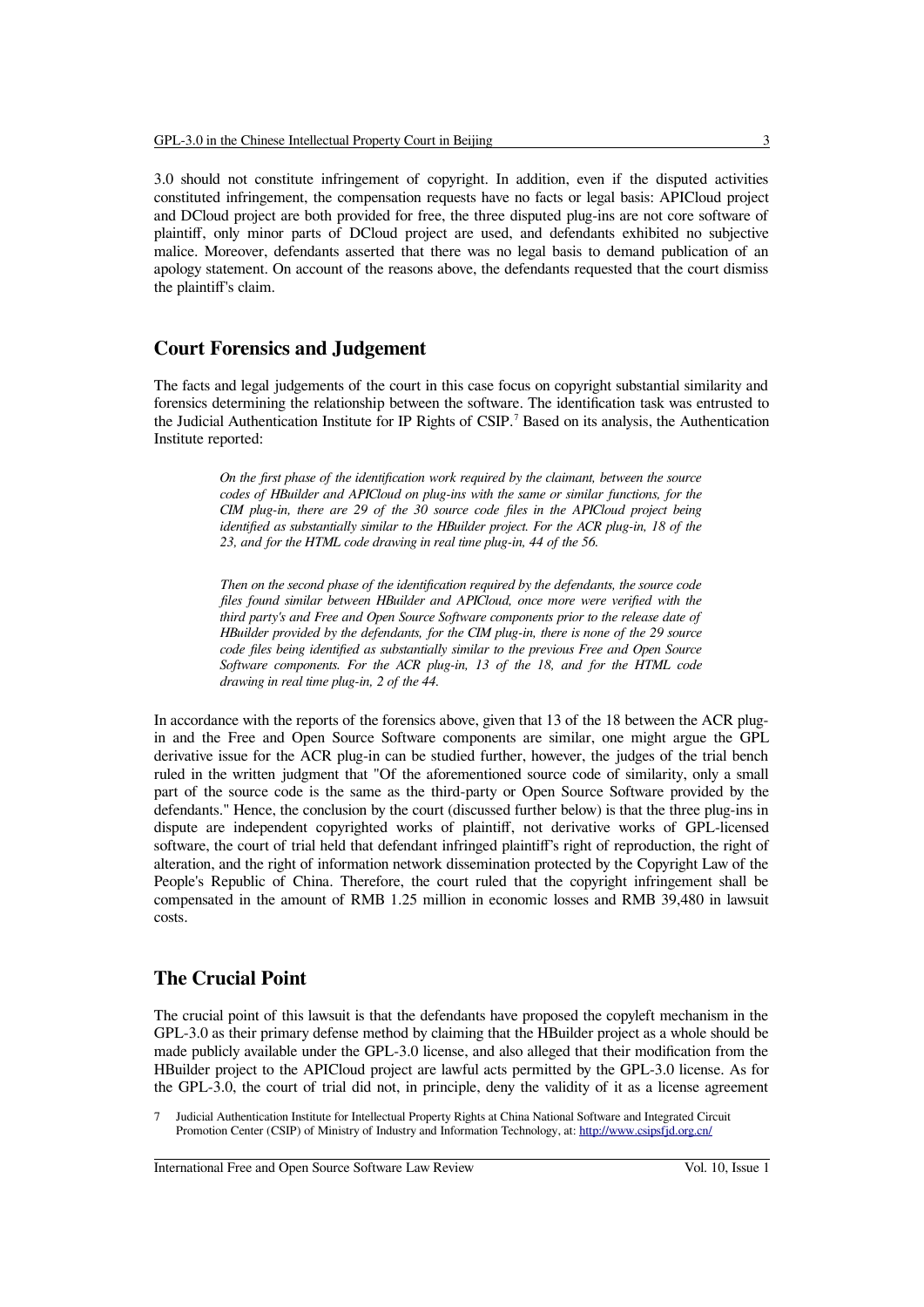during the whole trial process. The court even introduced many paragraphs of the GPL-3.0 license in the written judgment for the factual section, for example, these contents of the GPL-3.0 have been translated into Chinese and quoted in the legal reasoning:

*0. Definitions.*

*"The Program" refers to any copyrightable work licensed under this License.*

*[...]*

*To "modify" a work means to copy from or adapt all or part of the work in a fashion requiring copyright permission, other than the making of an exact copy. The resulting work is called a "modified version" of the earlier work or a work "based on" the earlier work.*

*5. Conveying Modified Source Versions.*

*You may convey a work based on the Program, or the modifications to produce it from the Program, in the form of source code under the terms of section 4, provided that you also meet all of these conditions:*

*[...]*

*c) […] This License will therefore apply, along with any applicable section 7 additional terms, to the whole of the work, and all its parts, regardless of how they are packaged [...]*

*d) [...]*

*A compilation of a covered work with other separate and independent works, which are not by their nature extensions of the covered work, and which are not combined with it such as to form a larger program, in or on a volume of a storage or distribution medium, is called an "aggregate" if the compilation and its resulting copyright are not used to limit the access or legal rights of the compilation's users beyond what the individual works permit. Inclusion of a covered work in an aggregate does not cause this License to apply to the other parts of the aggregate.*

Overall, the court of trial supported the validity and enforceability of the terms of GPL-3.0 and seemed to be willing to issue a decision based on the relevant provisions of the GPL-3.0. The main reasons presented by the court of trial in the written judgement are:

1. Based on the two identification results, the three plug-ins in dispute among HBuilder project and APICloud project do have quite a number of similarity issues of source code citation and modification, and only small parts of those similar source code have similarity issues with previous third party and other Free and Open Source Software. And for that reason, the court held that APICloud has copied and modified those plug-ins of HBuilder project for defendant's APICloud project.

2. Based on the copyright registration certificates for those three plug-ins, and plaintiff's explanation, the court held that plaintiff is the copyright owner of those three plug-ins, and those three plug-ins are separate and independent works and can be executed independently. This finding was based on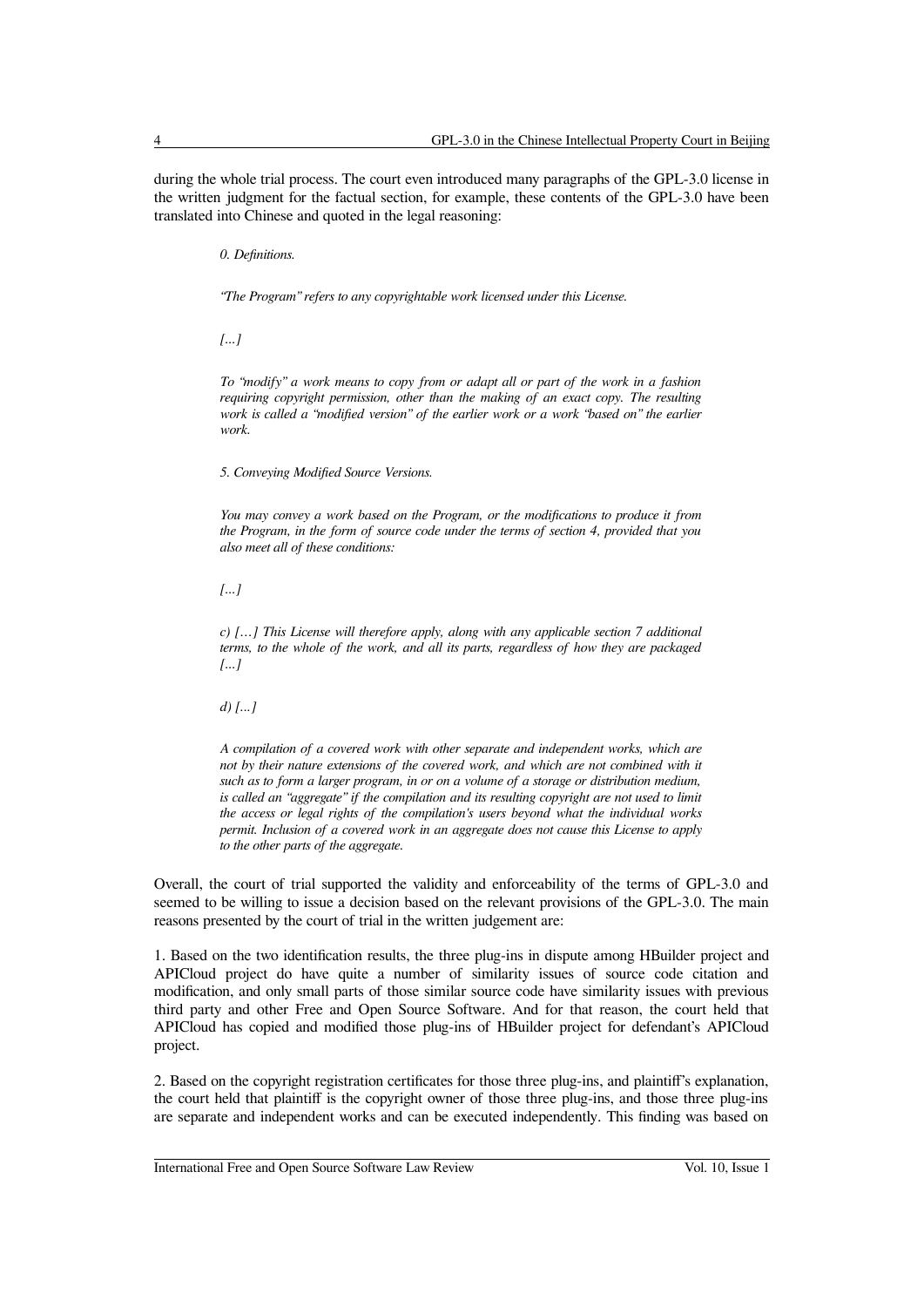the fact that there is no GPL license text in the subdirectories of the three plug-ins or in the root directory of the HBuilder project. Although one other subdirectory of HBuilder contains GPL license text, the court held that that license text does not apply to the three plug-ins in dispute. Furthermore, the court held that all the three plug-ins are not derivative works or modifications referred to in the GPL license, which would have required the source code of the plugins to be made available publicly under the GPL license.

3. Based on above 1 and 2, the court further held that defendants' defense that Claimant's software shall be Free and Open Source Software was not supported. As such, the court held that defendants infringed copyright owner's rights of copying, adaptation and information network dissemination.

Judging from the grounds of judgement above, this decision made in this first instance can still be reasonably appealed to a higher court. However, if the defendants can't substantiate that the three plug-ins in disputes are derivative works of GPL licensed software rather than independent works, such as by deeply analyzing the interaction relationship between the GPL licensed parts and the other parts, including the three plug-ins in dispute, as well to assert that license text is not attached doesn't avoid corresponding codes for the derivative works to be made available publicly under GPL license. Even if the appeal is allowed, the defendants still have much to do to turn the tide in the followed proceedings. Usually the rulings of the Beijing IPR court are based on the reliance and respect for the forensics made by the CSIP. That means if APICloud can't make a credible argument regarding the copyleft effect for the appeal, both in legal inference and technical analysis for explaining why the original judgment is in contravention of the laws and regulations, their appeal might be treated as meritless and not favored by the trial court on appeal. Still, if those evidences are successfully substantiated, it will make the appeal case to be very complicated, as the court would be required to determine what constitutes a derivative work under GPL license and, if software is considered a derivative work of GPL-licensed software, then whether or not the defendants can directly procure and use these source codes under GPL license without additional permission of the Claimant as they asserted, and whether the defendants can require the Claimants to provide the related source code under the GPL.

According to the online article<sup>[8](#page-4-0)</sup> published by the plaintiff's attorney in this case, although the defendants proposed to invoke the copyleft mechanism of GPL-3.0 as its defense, the arguments of the APICloud group were weak and not persuasive. That is, the defendants neither can explain what is their interpretation for the copyleft mechanism of GPL-3.0 in detail, nor can respond properly to the distinction between covered work as a whole and aggregation as separate parts in a compilation solution proposed by the plaintiff. In brief, assuming that the Hbuilder software contained some GPL 3.0 software, the court could either have viewed the Hbuilder software as subject to the GPL 3.0 license as a whole or instead as an aggregate not subject to the GPL 3.0 license. In this lawsuit, since the involved plug-ins are treated as separate works not based on prior GPL 3.0 software according to the entrusted forensics, the burden of persuasion fell upon the defendants, and the defendants failed to persuade the judges in court their way is the right way to do the copyleft interpretation, the judges made the final decision on the side of the plaintiff.

# **In Conclusion**

In comparison with other international Free and Open Source Software litigation, this verdict does not provide much further analyses and in-depth explanations of how the Free and Open Source Software licenses should be evaluated and enforced in judicial proceedings. However, from a symbolic point of view, this case does have the value of being recorded and tracked. The main

<span id="page-4-0"></span><sup>8</sup> *Will your cheese be taken away on account of Open Source licenses? - The constitution of copyright infringement of computer software involving open source licenses*:<http://www.unitalen.com.cn/html/report/18040838-1.htm>[retrieved June 2018]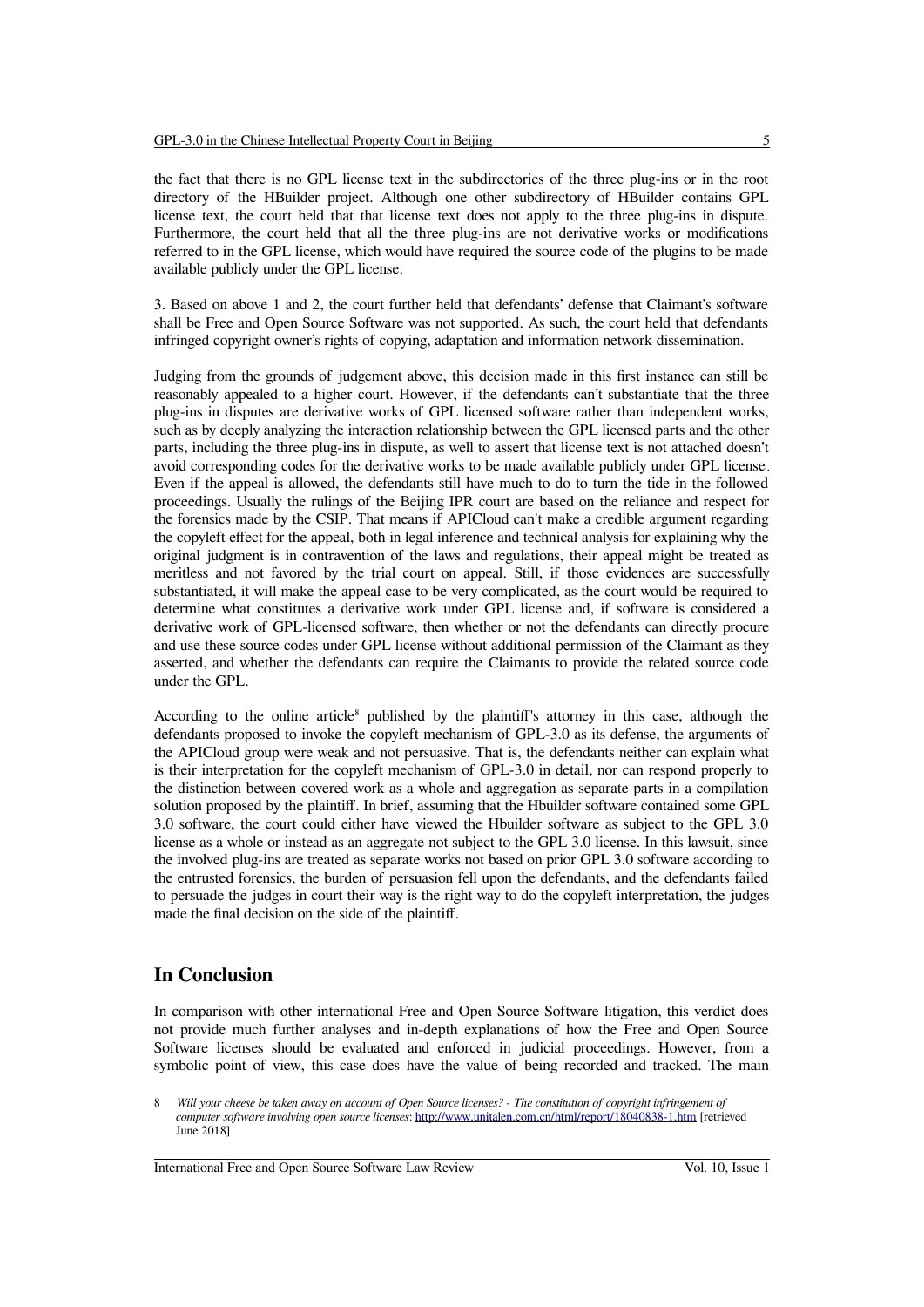reason is that the Beijing Intellectual Property Right Court is a specialized court in the intellectual property right field, the presiding judge and the other two People's Assessors in this trial, comfortably showing their support for the validity of GPL-3.0 without raising any doubt or objection. The disputed plug-ins in this ruling such as CIM plug-in, ACR plug-in, and HTML code drawing plug-in alledged as copyright infringements by the plaintiff are deemed to have no copyleft issues based on the CSIP forensics in the conclusion. However, because the defendants claimed the copyleft mechanism as their defense in the early stage, for the first time, the differences between a "covered work" and an "aggregate" for the Modified Versions of the Programs licensed under GPL-3.0 have been introduced by the Beijing IPR court. This lawsuit can be regarded as the beginning of judicial interpretation of Free and Open Source Software licenses in China.

As a matter of fact, the APICloud group, as the defendants of this case, have already made a positive statement<sup>[9](#page-5-0)</sup> that they are appealing to the higher court for the second instance. In this statement, the APICloud group did admit that due to the lack of due diligence, back to 2015, when part of the plug-in codes from the HBuilder project were imported into the APICloud project, they didn't do it very well on filtering out the third party modules with no Free and Open Source licensing notice. However, after the dispute occurred and was notified by the DCloud in the same year, they subsequently released a new version of the APICloud project, which all has been licensed under GPL-3.0, and provided publicly to anyone on the hosting page of APICloud project onto GitHub<sup>[10](#page-5-1)</sup>. By now, the APICloud group still believe that on account of the application and interaction method to the original GPL-3.0 modules in the HBuilder, the HBuilder project as a whole should be made available under GPL-3.0 without a difference. Therefore, more distinction and clarification for the covered scope of GPL-3.0 in the scenario of derivative or adaptation will likely be further discussed in the legal proceedings to come, and the subsequent effects and impact are worthy of continuous observation.

#### *About the authors*

*Lucien Cheng-hsia Lin, legal adviser both of Open Culture Foundation and Gemly Int'l Intellectual Property Right Office, has been participating in the Open Source, Open Data, and Creative Commons Licenses interpretation and clarification among the local communities, official agencies, and companies in Taiwan for more than 10 years. He is best known for being the main proposer and drafter of the "Open Government Data License Taiwan 1.0" (https://data.gov.tw/license), with an one-way CC BY 4.0 switching mechanism implemented, which can make most of the materials on Taiwan Open Data portal available under CC BY 4.0 license.*

*Navia Shen, legal counsel of Huawei Technologies Co., Ltd, has been working in Huawei for copyright and open source related affairs for about ten years.*

International Free and Open Source Software Law Review Vol. 10, Issue 1

<span id="page-5-0"></span>https://community.apicloud.com/bbs/thread-86486-1-1.html [retrieved June 2018]

<span id="page-5-1"></span><sup>10</sup> <https://github.com/apicloudcom/APICloud-Studio>[retrieved June 2018]